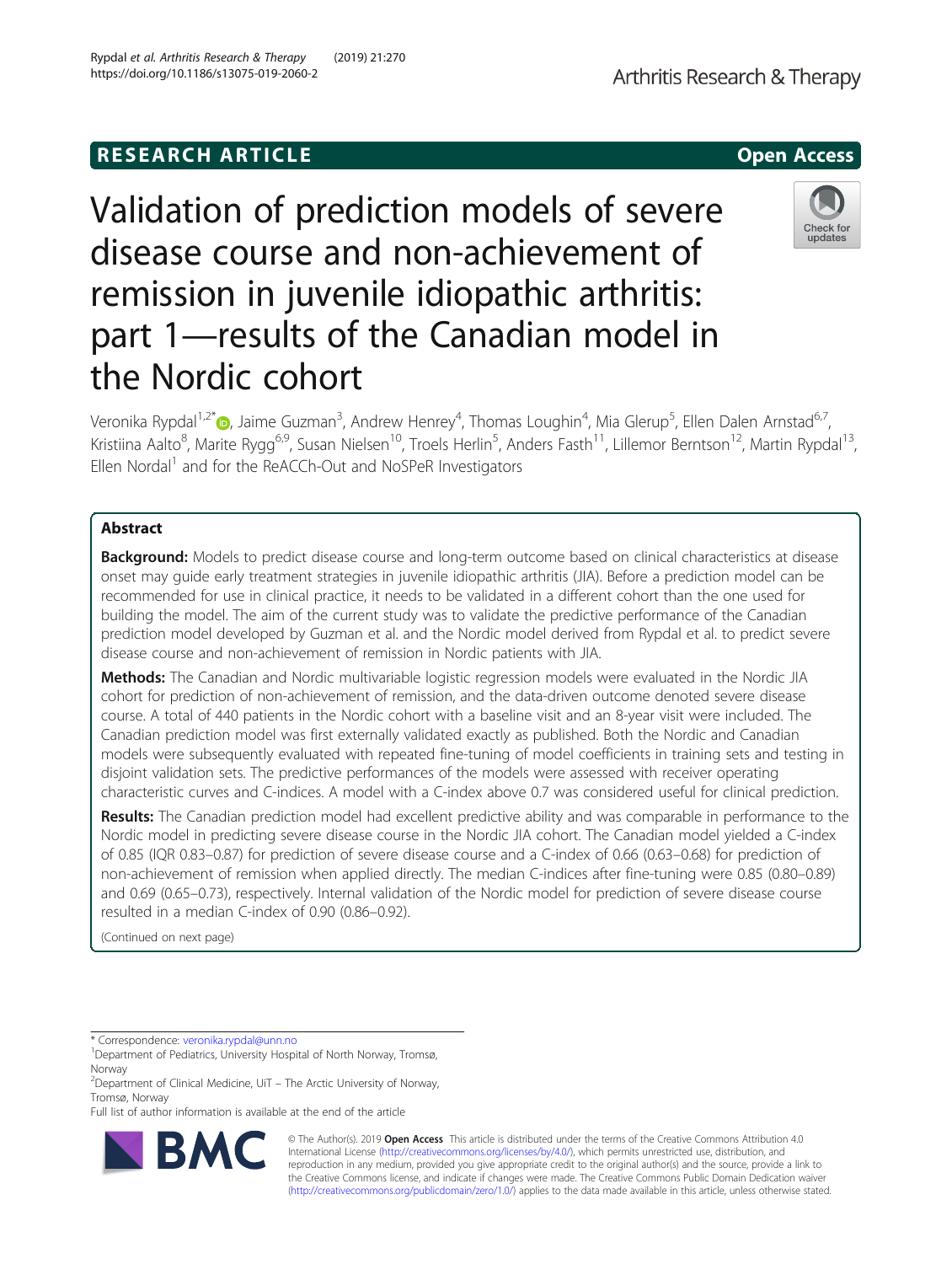### (Continued from previous page)

Conclusions: External validation of the Canadian model and internal validation of the Nordic model with severe disease course as outcome confirm their predictive abilities. Our findings suggest that predicting long-term remission is more challenging than predicting severe disease course.

**Keywords:** Juvenile idiopathic arthritis, Prediction, Validation, Outcome research, Remission

## Background

Population-based studies show that juvenile idiopathic arthritis (JIA) is a chronic childhood rheumatic disease with diverse disease manifestations, courses, and prognoses [[1](#page-8-0)–[4](#page-8-0)]. Prognostic prediction models are increasingly important tools for informed decision-making in medicine [\[5,](#page-8-0) [6](#page-8-0)]. In a newly diagnosed patient with JIA, it can be challenging to decide if a potent treatment with possible serious side effects should be started early in the disease course. A well-performing prediction model can help assess the risk of severe disease and hence guide decisions on starting or stepping up disease-modifying antirheumatic drugs, including biologic treatments. This may facilitate individually tailored treatment strategies within the so-called window of opportunity [[7](#page-8-0)–[10](#page-8-0)]. Before such prediction models can be recommended for general use in clinical practice, we need to ensure they have good predictive performance across different JIA populations. Unfortunately, studies on development of prediction models in pediatrics [\[11](#page-8-0)] and in JIA are scarce [[12](#page-8-0)–[18](#page-9-0)]. As far as we know, no study has previously reported a quantitative external validation of prediction models in JIA in a different population.

To address this knowledge gap, a collaboration has been initiated between two prospective and well-defined longitudinal cohort studies: the Research in Arthritis in Canadian Children Emphasizing Outcomes (ReACCh-Out) Cohort and the Nordic JIA cohort. The first results of the collaboration are presented here and in the twin study by Henrey et al. (part 2). These studies analyze prediction models recently proposed by Guzman et al. [[17\]](#page-9-0) and Rypdal et al. [\[19](#page-9-0)]. Guzman et al. constructed a model for predicting severe disease course derived from the ReACCh-Out study (the Canadian model). The model had a C-index of 0.85 in internal validation in the Canadian cohort. Rypdal et al. constructed a model for prediction of non-achievement of remission (the Nordic model), and this model had a C-index of 0.78 in internal validation in the Nordic cohort.

In the present study, our aims were to validate the predictive ability of the Canadian model in the Nordic JIA cohort and to internally validate the performance of the Nordic model to predict severe disease course, an outcome originally constructed from data in the Canadian cohort [[17](#page-9-0), [20\]](#page-9-0). Conversely, the Nordic prediction model was tested for these outcomes in the Canadian cohort, with results presented in the twin paper by Henrey et al. (part 2). The validated prediction models may in the future be updated, harmonized, and eventually used as clinical tools in decision-making regarding early individualized treatment in JIA.

## Patients and methods

The Nordic JIA study is a prospective, longitudinal, multicenter cohort [[2,](#page-8-0) [21\]](#page-9-0). Measures were taken to ensure a population-based approach; all consecutive newly diagnosed JIA patients from 12 pediatric rheumatology centers in defined geographical areas of Denmark, Finland, Norway, and Sweden were included if disease onset was between January 1, 1997, and June 30, 2000, and the International League of Associations for Rheumatology criteria for JIA [\[2](#page-8-0)] were fulfilled. The aim was to have a baseline visit 6 months after disease onset, and the patients were followed at regular visits with 1-to-3-year intervals up to 8-years after disease onset.

The ReACCh-Out study is also a multicenter prospective study. A total of 16 pediatric rheumatology centers across Canada participated, and consecutive patients with newly diagnosed JIA were recruited between January 2005 and December 2010. The first visit occurred as soon as possible after diagnosis, but the time from diagnosis to the first visit could be up to 1 year. The inclusion criterion in the Canadian prediction study was attendance in at least 6 of 8 study visits, which were scheduled every 6 months for 2 years, and then yearly up to 5 years. It was also required that information was available at least at one visit, for each of the 5 clinical variables used to construct the severe disease course outcome [\[17\]](#page-9-0).

Both studies collected extensive clinical and laboratory data at the study visits as previously reported [\[17,](#page-9-0) [19](#page-9-0)]. Characteristics of the two study populations are presented in Table [1.](#page-2-0)

The current study is reported according to the TRIPOD guideline (Transparent reporting of a multivariable prediction model for individual prognosis or diagnosis) [\[4,](#page-8-0) [22](#page-9-0)].

## Patients

The present study includes all patients from the Nordic cohort with data available from at least a baseline and an 8-year visit. This includes 440 (88%) of the 500 patients originally included at baseline. In contrast to the previous work on prediction models in the Nordic cohort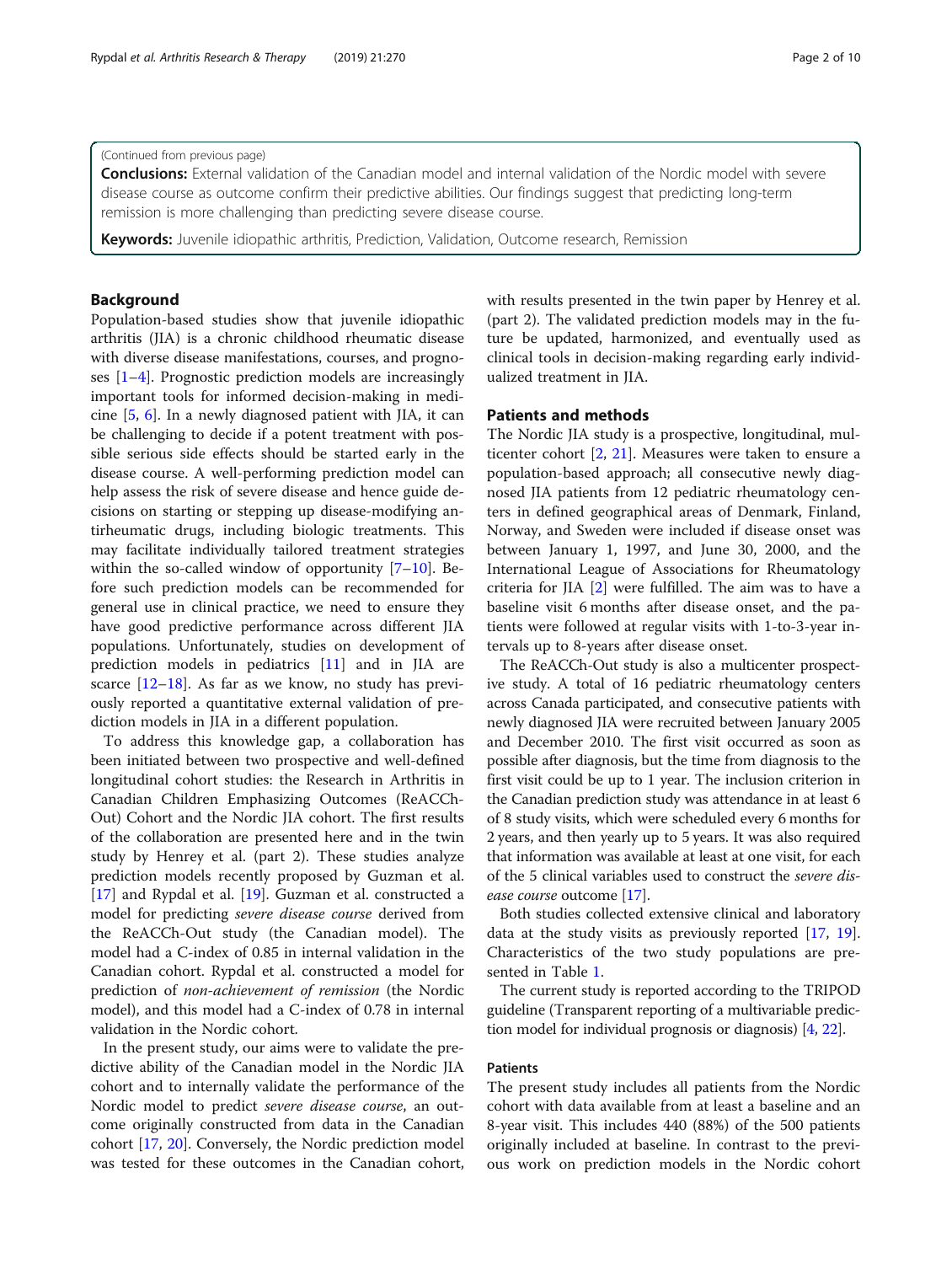<span id="page-2-0"></span>Table 1 JIA-study population in the Canadian ReACCh-Out and the Nordic JIA cohort

| Characteristics                                              | Canadian development cohort      | Nordic validation cohort        |  |
|--------------------------------------------------------------|----------------------------------|---------------------------------|--|
| Study design                                                 | Prospective multicenter          | Prospective multicenter         |  |
| Patient recruitment period <sup>a</sup>                      | January 2005-December 2010       | January 1997-June 2000          |  |
| Total participants, n                                        | 1497                             | 500                             |  |
| Time from onset to baseline study visit, months <sup>b</sup> | $5.8(3.0-11.0)$                  | $7.0(6.0-8.0)$                  |  |
| Time from onset to outcome assessment, monthsb               | 49 $(38-59)^c$                   | 98 (95-102)                     |  |
| Participants in the current study, n                         | 609                              | 440                             |  |
| Inclusion criteria                                           | 6 of 8 study visits <sup>d</sup> | Baseline and 8-year study visit |  |
| Main outcome                                                 | Severe disease course            | Non-achievement of remission    |  |

<sup>a</sup>Newly diagnosed JIA patients

**b**Median interquartile range (IQR)

<sup>c</sup>Severe disease course outcome was assessed over time, not at a single point

<sup>d</sup>Additionally, at least one value available for each of the five patient-relevant variables

[[19\]](#page-9-0), patients with systemic JIA are included in the current study.

#### **Outcomes**

The main outcome predicted in the previous Nordic study was non-achievement of remission at the 8-year visit, which included patients with active disease, inactive disease on medications, or inactive disease off medications for less than 12 months. Inactive disease was defined by the Wallace 2004 criteria, the current criteria at the time the 8-year study was conducted [\[23](#page-9-0), [24](#page-9-0)].

The main outcome in the Canadian study was severe disease course. The method used to develop and define this outcome was previously reported [[17](#page-9-0)]. In summary, the clinical JIA course was described according to five variables: participant-defined quality of life and pain reports, both assessed on 10-cm visual analogue scales (VAS); active joint count; medication requirements; and medication side effects. Based on this information, four different clinical courses were identified by a clustering algorithm. The main outcome, severe disease course, was the union of the two worst groups, severe controlled course and severe persistent course, as defined by Guzman et al. [\[17](#page-9-0)].

In the present study, a version of the Canadian outcome was constructed in the Nordic cohort using information on four variables collected at the 8-year study visit. This outcome is also denoted severe disease course, but the construct variables in the Nordic cohort were the cumulative active joint count, the remission status, the Childhood Health Assessment Questionnaire disability index (CHAQ), and the Physical Summary Score (PhS) derived from the Child Health Questionnaire Parent form (CHQ-PF50) [\[25\]](#page-9-0). The aim was to construct a severe disease course group corresponding as closely as possible to the outcome used in the ReACCh-Out prediction study. Accordingly, we used these four variables and a clustering algorithm to divide the Nordic cohort in four disease course

groups. The two most severe courses were defined to have a severe disease course. Characteristics of the four disease course clusters in the Nordic JIA cohort are presented in Additional file [1](#page-8-0): Table S1.

We also constructed an alternative definition of the outcome using five variables, the four described above in addition to the pain-VAS report at the 8-year follow-up. Both constructions corresponded reasonably well with the construction in the ReACCh-Out study, and the results of the external validation of the Canadian model were similar in the two cases. In both cases, we made a series of choices and essentially tuned the construction to obtain clusters that corresponded in relative size to those found in the Canadian study. We used linear dimensionality reduction and then the K-means or the Kmedoids clustering algorithm [[26\]](#page-9-0) to construct clusters.

#### Predictors in the Nordic and the Canadian model

The baseline predictors that we considered as candidates for the Nordic multivariable logistic regression model are previously published [\[19](#page-9-0)]. The following eight predictors constituted the final multivariable model: cumulative active joint count; erythrocyte sedimentation rate (ESR) mm/hour, measured as a continuous variable; C-reactive protein (CRP) mg/ l, with values < 10 mg/l considered to be normal; morning stiffness > 15 min; physician's global assessment of disease activity on a 10-cm VAS; presence of antinuclear antibodies (ANA) analyzed by immunofluorescence on Hep-2cells and tested at least twice with a minimum of 3 months apart; presence of human leucocyte antigen (HLA)-B27; and ankle joint arthritis. The first five variables were included a priori based on a clinical judgment and justified on the basis that these variables are central in the American College of Rheumatology (ACR) for clinical active disease [[27\]](#page-9-0).

The Canadian multivariable logistic regression model used 16 variables: active joint count, psoriatic arthritis, oligoarthritis, RF-negative polyarthritis, upper limb joint involvement, symmetric joint involvement, RF positivity,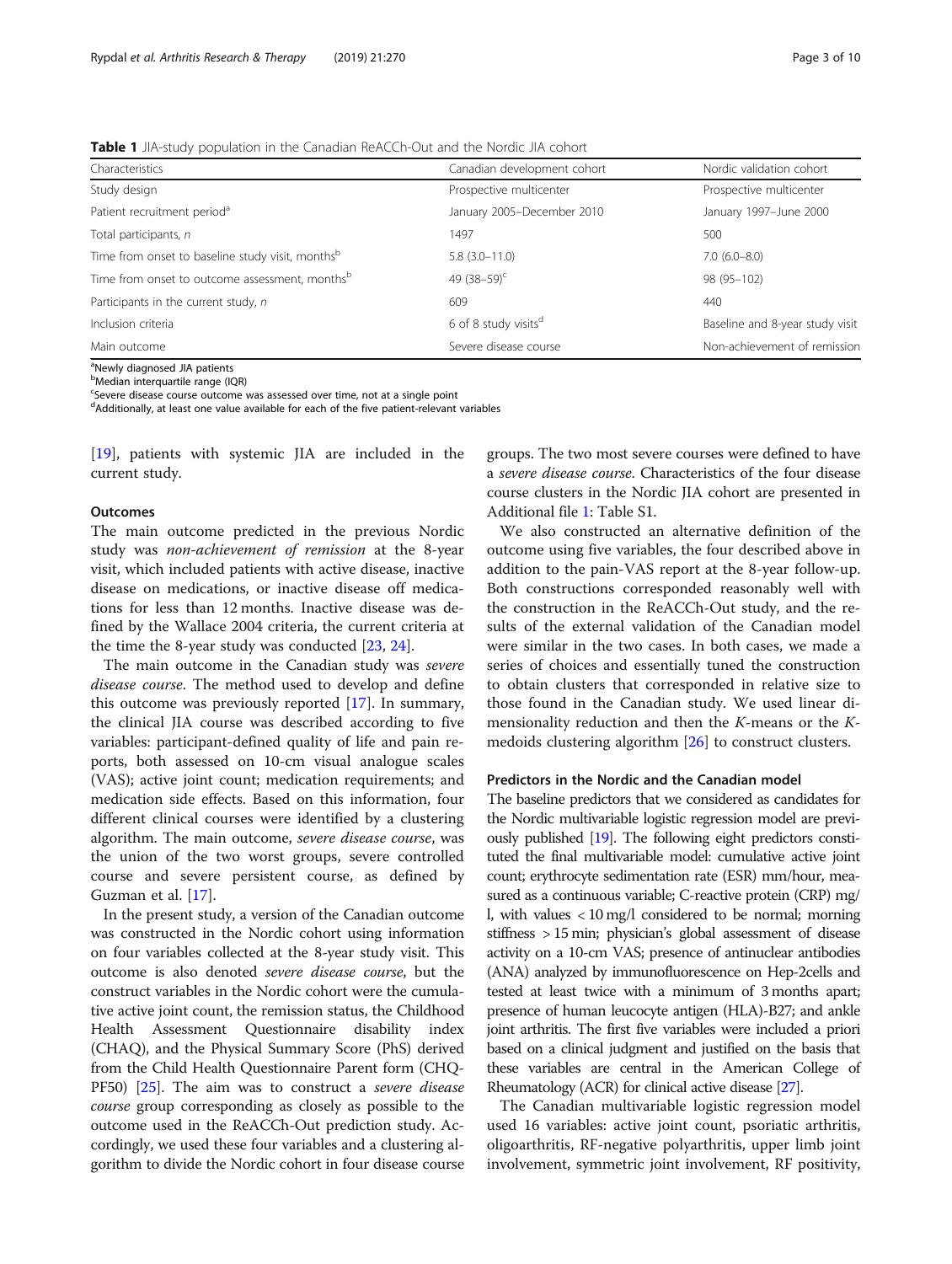subtalar joint involvement, finger joint involvement, cervical spine involvement, ankle joint involvement, presence of morning stiffness, hip joint involvement, temporomandibular joint involvement, mid-foot involvement, and the presence of enthesitis. Details regarding measurement and assessment of these variables were previously reported [\[17\]](#page-9-0).

### Model validation

This study presents external validation of the Canadian model and internal validation of the Nordic model. The Canadian model was tested for its ability to predict severe disease course and non-achievement of remission in a separate cohort from the one used to build the model. The Canadian model was first tested exactly as published by Guzman et al., and also after fine-tuning, i.e., with re-estimated coefficients. The Nordic model was tested for its ability to predict severe disease course by internal validation, involving repeated partitioning of the cohort in multiple training sets for model building and validation sets for model testing.

### Statistical analyses

Rypdal et al. constructed multivariable logistic regression models using a set of 5 pre-defined variables and a stepwise forward selection method to obtain additional variables from a set of 29 candidate variables. Variables with a  $P$  value  $> 0.05$  were removed. Selections of variables were performed in training sets, and no more than 10 predictor variables were allowed in each of the models. The final model included 8 predictors, as previously de-scribed [[19\]](#page-9-0).

Guzman et al. constructed their model through a version of backwards elimination starting with a full model of 52 predictors and retaining 16 predictor variables in their multivariable logistic regression model. Both the Nordic and the Canadian models underwent internal validation with the repeated random split-sample technique and cross-validation in their respective cohorts.

#### External validation of the Canadian model

The model [[17](#page-9-0)] is tested by computing the probability of severe disease course and non-achievement of remission according to the formula:

$$
p = \frac{1}{1 + e^{-A}}
$$

where  $A = \beta_0 + \beta_1 x_1 + ... + \beta_{16} x_{16}$  is a linear combination of predictors. Apart from the active joint count, all variables are dichotomous. In external validation, we used the coefficients  $\beta_i$  from the ReACCh-Out cohort exactly as published [\[17](#page-9-0)]. A probability of severe disease course and non-achievement of remission was computed for each patient in the Nordic cohort, and these probabilities were compared to the outcomes described above. By varying the probability threshold, pairs of corresponding sensitivity and specificity values were obtained, and consequently a receiver operating characteristic (ROC) curve. The area under the curve (AUC), or C-statistic, was computed from the ROC curve for each outcome. This is reported as the Cindex. For each outcome, the uncertainty in the C-statistic was quantified by a standard bootstrapping (resampling) method and reported as interquartile range (IQR).

## Testing of the Canadian model after fine-tuning

This involved re-estimating the coefficients  $\beta_i$  in subsets (training sets) of the Nordic cohort and evaluating the corresponding models (using the same method) as described above on disjoint validation sets. We used 500 repeated random splits into training and validation sets, and the median C-statistics with IQRs were computed. For each random split, we used 75% of available patients for training, and 25% for testing.

## Internal validation of the Nordic model

The Nordic model was validated by constructing and training models on training sets and tested on disjoint validation sets as described above. For the Nordic model, the training involved not only the estimation of coefficients  $\beta_i$ , but also the variable selection as reported [\[19\]](#page-9-0). The results for prediction of non-achievement of remission have been previously reported, but in the present study, we extended this analysis to prediction of severe disease course. For comparison, we also carried out this analysis for a univariate logistic regression model with cumulative active joint count at baseline as the only predictor. The sample size was determined by the number of patients with available data for analyses in the Nordic JIA cohort.

For the construction of the severe disease course outcome, there were 1 or more missing values for 248 of the 440 patients. Since severe disease course is a data-driven outcome, it was necessary to impute these missing values. For this purpose, we used the linear dimension-reduction algorithm in the Wolfram Mathematica software. The results presented in this study are without imputation of missing data for the predictor variables; thus, patients with 1 or more missing predictor variables were omitted from the testing of that particular model. For the external validation of the Canadian model, we lost 222 of 440 patients due to missing data in 1 or more of the 16 predictors. Most of these were missing tests of RF positivity (repeated twice at least 3 months apart). To test the effect of the missing predictor data on the main result, we performed a sensitivity analysis where we imputed missing data in predictor variables and re-tested the Canadian model. Results did not change significantly.

The statistical analyses in the current study were performed using Stata/MP version 15 and Wolfram Mathematica version 11.3.0.0.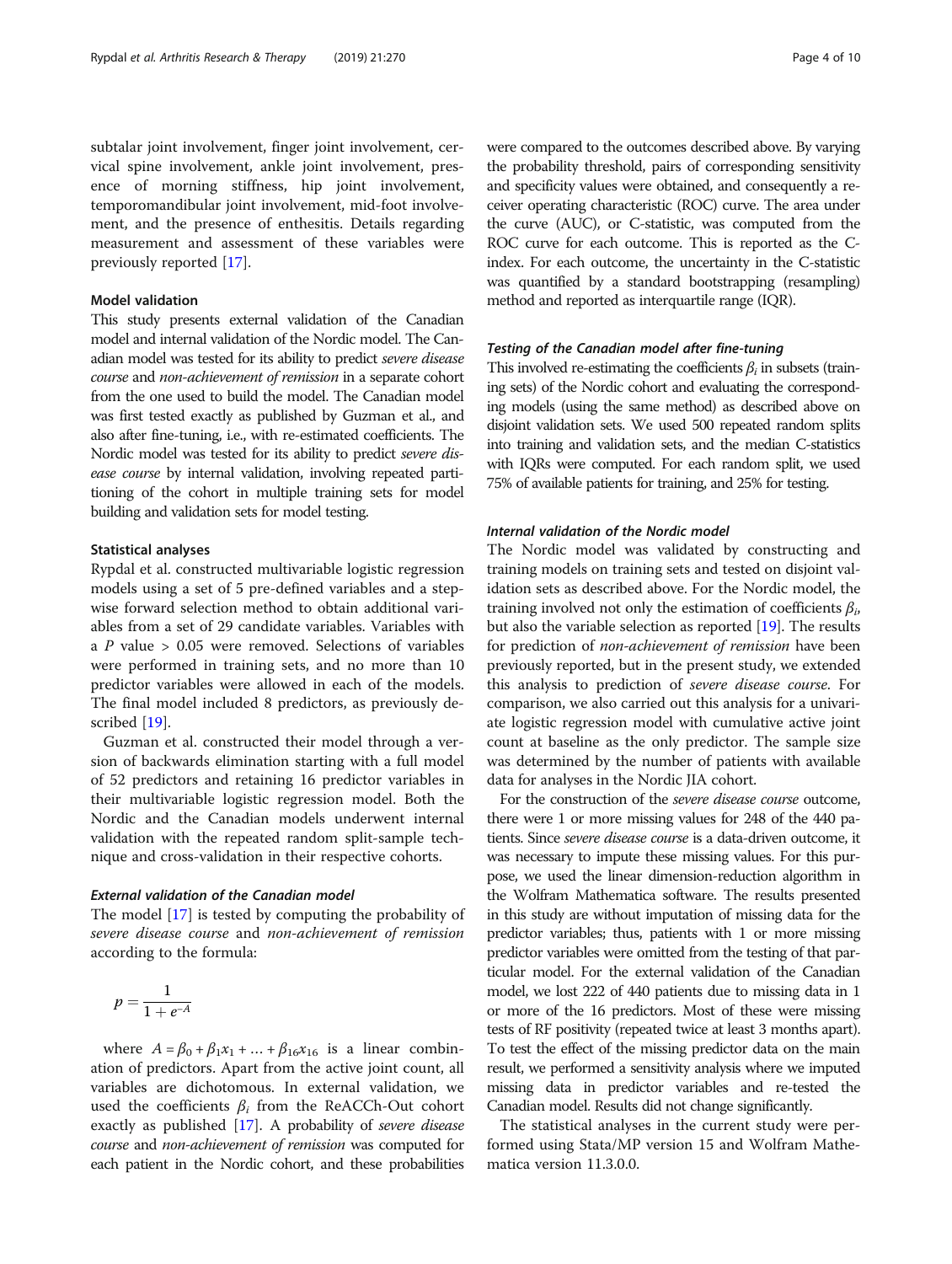<span id="page-4-0"></span>

| Table 2 Baseline clinical characteristics for patients in the ReACCh-Out and the Nordic JIA cohort according to severe disease course |  |  |  |
|---------------------------------------------------------------------------------------------------------------------------------------|--|--|--|
| or non-severe disease course                                                                                                          |  |  |  |

| Characteristics                            | ReACCh-Out development cohort |                              | Nordic validation cohort    |                             |  |
|--------------------------------------------|-------------------------------|------------------------------|-----------------------------|-----------------------------|--|
|                                            | Severe disease ( $n = 125$ )  | Non-severe ( $n = 484$ )     | Severe disease ( $n = 98$ ) | Non-severe ( $n = 342$ )    |  |
| Age at onset, years                        | 9.9 $(5.4-12.0)$ , $n = 123$  | 6.9 $(2.5-10.7)$ , $n = 474$ | $8.1(2.9 - 11.0)$           | $5.2$ $(2.3-9.0)$           |  |
| Female, $n$ (%)                            | 88 (70.4)                     | 325 (67.1)                   | 78 (79.6)                   | 213 (62.3)                  |  |
| Disease onset to diagnosis, months         | $5.6(2.4-13.9)$               | $3.3(1.6-6.4)$               | 2.4 $(1.4-5.1)$ , $n = 94$  | 1.4 $(1.4-2.8)$ , $n = 321$ |  |
| Disease onset to enrollment, months        | 8.8 (4.9-17.0)                | $5.5(2.8-9.9)$               | $6.0$ $(6.0-9.0)$           | $7.0$ (6.0-8.0)             |  |
| JIA category, n (%)                        |                               |                              |                             |                             |  |
| Oligoarthritis                             | 9(7.2)                        | 214 (44.2)                   | 27(27.6)                    | 200 (58.5)                  |  |
| RF-neg. polyarthritis                      | 44 (35.2)                     | 85 (17.6)                    | 37 (37.8)                   | 57 (16.7)                   |  |
| RF-pos. polyarthritis                      | 20 (16.0)                     | 6(1.2)                       | 3(3.1)                      | 1(0.3)                      |  |
| Systemic                                   | 10(8.0)                       | 37(7.6)                      | 2(2.0)                      | 15(4.4)                     |  |
| Enthesitis-related                         | 24 (19.2)                     | 57 (11.8)                    | 9(9.2)                      | 25(7.3)                     |  |
| Psoriatic                                  | 4(3.2)                        | 32(6.6)                      | 1(1.0)                      | 5(1.5)                      |  |
| Undifferentiated                           | 14(11.2)                      | 53 (11.0)                    | 19 (19.4)                   | 39 (11.4)                   |  |
| Active joints, n (%)                       |                               |                              |                             |                             |  |
| Cervical arthritis                         | 21 (16.8)                     | 8(1.7)                       | 22 (22.7)                   | 16(4.7)                     |  |
| Finger arthritis                           | 86 (68.8)                     | 122 (25.2)                   | 63 (65.0)                   | 72 (21.1)                   |  |
| Ankle arthritis                            | 78 (62.4)                     | 140 (28.9)                   | 61 (62.9)                   | 137 (40.1)                  |  |
| Hip arthritis                              | 35 (28.0)                     | 34(7.0)                      | 19 (19.6)                   | 45 (13.2)                   |  |
| Cumulative active joint count <sup>a</sup> | $13(4-26)$                    | $2(1-4)$                     | $9(5-14)$                   | $2(1-5)$                    |  |
| Physician global assessment VAS            | $5.3(3.2 - 7.2)$              | $2.3(1.0-4.6)$               | 2.4 $(1.0-4.7)$ , $n = 75$  | 1.0 $(0.3-2.1)$ , $n = 173$ |  |
| Parents' global assessment VAS             | 3.6 $(1.8-5.7)$ , $n = 114$   | 1.3 $(0.3-3.5)$ , $n = 440$  | 2.3 $(1.0-5.0)$ , $n = 76$  | 0.9 (0.0–2.5), $n = 195$    |  |
| Pain VAS                                   | 5.0 $(2.7-6.8)$ , $n = 114$   | 2.0 $(0.5-5.0)$ , $n = 440$  | 3.4 $(1.1-5.0)$ , $n = 75$  | 0.8 $(0.0-2.8)$ , $n = 192$ |  |
| <b>CHAQ</b>                                | $0.9$ (0.3-1.4), $n = 109$    | 0.3 $(0.0-0.8)$ , $n = 408$  | $0.9$ (0.3-1.4), $n = 78$   | 0.1 $(0.0-0.7)$ , $n = 200$ |  |
| Morning stiffness, n (%)                   | $102/124$ (82.3) <sup>b</sup> | 334/447 (74.7) <sup>b</sup>  | $60/86$ $(69.8)^c$          | $60/254$ $(23.6)^c$         |  |
| ESR mm/hour                                | 20 (9-45), $n = 119$          | 20 (9-36), $n = 433$         | $16(8-39)$ , $n = 77$       | $14(8-25)$ , $n = 281$      |  |
| CRP mg/l                                   | 5.8 $(0.4 - 34.0)$ , $n = 98$ | 2.0 $(0.1-10.0)$ , $n = 371$ | 0.0 $(0.0-22.5)$ , $n = 80$ | 0.0 (0.0-10.0), $n = 274$   |  |
| ANA positive, n (%)                        | 54 $(43.0)$ <sup>d</sup>      | 233 $(48.0)^d$               | 22/95 (23.2)                | 93/332 (28.3)               |  |
| RF positive, n (%)                         | 24 (19.2) <sup>d</sup>        | 21 $(4.3)^d$                 | 4/70(5.7)                   | 6/171(3.5)                  |  |
| HLA B27 positive, n (%)                    | 18 $(14.4)^d$                 | 46 $(9.5)^d$                 | 23/96 (24.0)                | 63/314 (20.1)               |  |
| Treatment by first study visit, n (%)      |                               |                              |                             |                             |  |
| <b>NSAIDs</b>                              | 115/125 (92.0)                | 451/484 (93.2)               | 83/97 (85.6)                | 290/337 (86.1)              |  |
| Joint injections                           | 9/125(7.2)                    | 92/484 (19.0)                | 46/95 (48.4)                | 195/334 (58.4)              |  |
| <b>DMARDs</b>                              | 89/125 (71.2)                 | 114/484 (23.6)               | 39/94 (41.5)                | 53/320 (16.6)               |  |
| <b>Biologics</b>                           | 2/125(1.6)                    | $\mathsf{O}\xspace$          | $\mathbf 0$                 | $\mathbf 0$                 |  |

Numbers are median interquartile range (IQR) unless otherwise specified

VAS visual analogue scale, CHAQ Childhood Health Assessment Questionnaire, ESR erythrocyte sedimentation rate, CRP C-reactive protein, ANA antinuclear antibodies, RF rheumatoid factor, HLA B27 Human Leucocyte Antigen B27, NSAID non-steroidal anti-inflammatory drug, DMARD disease modifying antirheumatic drug

<sup>a</sup>The Nordic cohort used the cumulative joint count within 6 months of disease onset, and the ReACCh-Out cohort used the active joint count at baseline <sup>b</sup>Morning stiffness > 30 min

c Morning stiffness > 15 min

dValues on ANA, RF, and HLA B7 for the Canadian cohort are after imputation

## Results

Among the 440 patients in the Nordic cohort, 98/440 (22%) were identified with a severe disease course. This ratio is similar to the 125 (21%) of 609 patients identified with a severe disease course in the ReACCh-Out study. Altogether, 246/427 (58%) were not in remission off medication at the 8-year visit. The general characteristics of the 2 study populations are presented in Table [1](#page-2-0), and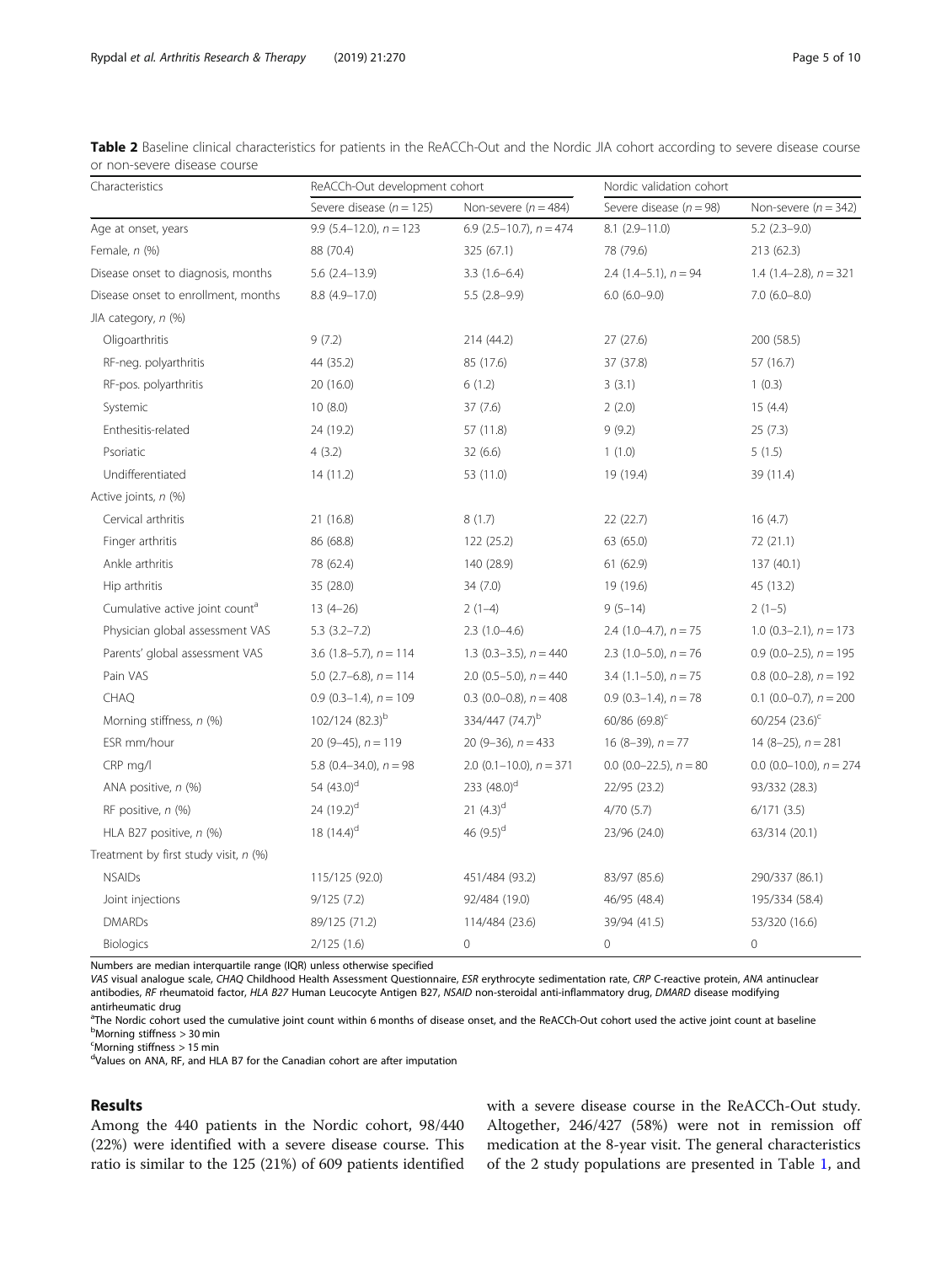| Prediction model                                   | Severe disease course<br>outcome | Non-achievement of remission<br>outcome | Validation method                               |
|----------------------------------------------------|----------------------------------|-----------------------------------------|-------------------------------------------------|
| Original Canadian model                            | $0.85(0.83 - 0.87)$              | $0.66$ $(0.63 - 0.68)$                  | External validation (bootstrapping)             |
| Canadian model fine-tuned for Nordic<br>population | $0.85(0.81 - 0.89)$              | $0.69(0.65 - 0.73)$                     | Fine-tuning (repeated random splits)            |
| Nordic model                                       | $0.90(0.86 - 0.92)$              | $0.78$ $(0.72 - 0.82)^a$                | Internal validation (repeated random<br>splits) |

Table 3 C-indices for testing of Canadian and Nordic prediction models

C-indices with median interquartile range (IQR)

C-index presented includes patients with systemic JIA, except for <sup>a</sup>the C-index for the Nordic model and the outcome non-achievement of remission previously published by Rypdal et al. [\[19\]](#page-9-0)

detailed clinical characteristics of the groups of patients with severe disease course in the two cohorts are presented in Table [2.](#page-4-0)

In the Nordic validation cohort, 66.2% were female. The baseline visit took place at a median of 7 (IQR 6–8) months after the first symptom of JIA, and the median time for assessment of the outcome was 98 (IQR 95– 102) months after disease onset. Time from disease onset to JIA diagnosis was 1.6 (IQR 1.4–3.3) months. The median age at disease onset was 5.5 (IQR 2.5–9.7) years.

In the Canadian development cohort, 67.9% were female. The median time from disease onset to the baseline visit was 5.8 (IQR 3–11) months. The outcome was assessed on patients that attended at least six of eight planned visits, which correspond to a follow-up of 3 to 5 years. Time from first symptom to diagnosis was 3.7 (IQR 1.8–7.3) months, and the median age at disease onset was 8.4 (IQR 3.4–11.9) years.



JIA cohort. Blue curve: using severe disease course as outcome. Cindex with IQR = 0.85 (0.83–0.87). Red curve: using non-achievement of remission as outcome. C-index with IQR = 0.66 (0.63–0.68)

## Model validation

The external validation with severe disease course as outcome resulted in a C-index of 0.85, and bootstrapping gave an estimated IQR of 0.83–0.87. For non-achievement of remission, the C-index was 0.66 (IQR 0.63-0.68) (Table 3). The corresponding ROC curves for the external validation are shown in Fig. 1, and the calibration plots are shown in the Additional file [2](#page-8-0): Figure S1. The alternative construction of severe disease course, based on five rather than four variables at the 8-year follow-up, gave a C-index of 0.84 with an IQR of 0.82–0.87. After imputation of missing data in predictor variables the Cindex was 0.83.

After fine-tuning in training sets, the Canadian model had a median C-index of 0.85 (IQR 0.80–0.89) with se-vere disease course as outcome (Table 3 and Fig. [2a](#page-6-0)). The same analysis with *non-achievement of remission* as outcome gave a C-index of 0.69 (IQR 0.65–0.73) (Table 3, Fig. [2b](#page-6-0)). The model variables and their corresponding  $\beta_i$ -coefficients for the original ReACCh-Out model and the model fine-tuned to the Nordic population are presented in Table [4.](#page-7-0)

We also performed internal validation of our Nordic model using severe disease course as outcome. This gave a median C-index of 0.90 (IQR 0.86–0.92) (Table 3, Fig. [2](#page-6-0)c). Ultimately, we tested a very simple prediction model with cumulative active joint count at baseline as the only predictor. For this model, a C-index of 0.85 (IQR 0.82–0.88) was estimated. The corresponding ROC curve is presented in Additional file [3:](#page-8-0) Figure S2.

## **Discussion**

A clinically useful prediction model for long-term outcome in JIA should be tested for reliability and accuracy across cohorts, countries, and ethnicities to avoid overestimating the predictive performance of the model. To our knowledge, the two studies presented in this issue are the first where prediction models for unfavorable outcomes in JIA are tested on cohorts completely different to those used to construct the models.

The main result of this study is that the external validation of the Canadian prediction model yielded excellent predictive performance with a C-index of 0.85 (IQR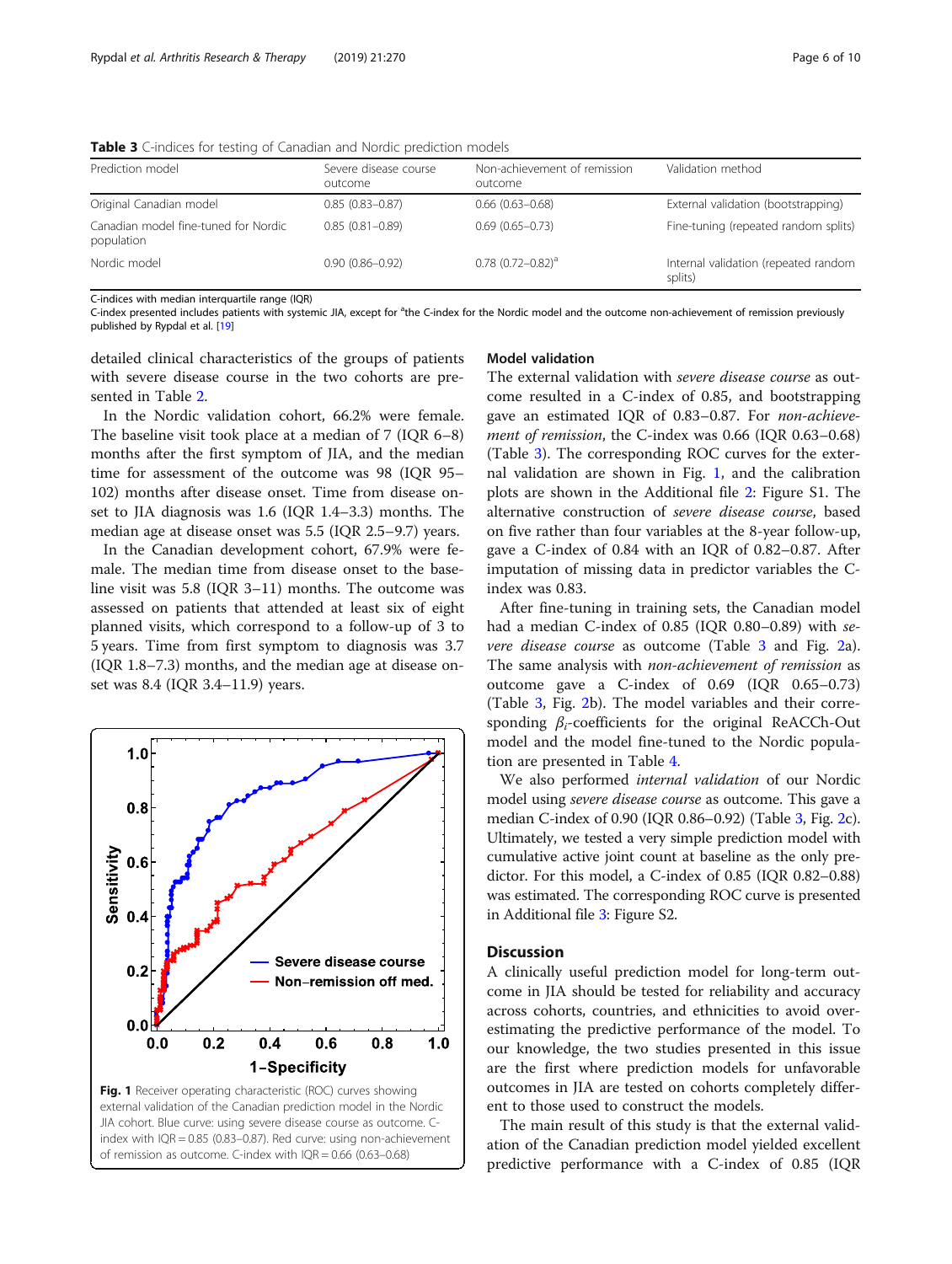<span id="page-6-0"></span>Rypdal et al. Arthritis Research & Therapy (2019) 21:270 Page 7 of 10



Fig. 2 Receiver operating characteristic (ROC) curves showing results of fine-tuned models in the Nordic JIA cohort for different outcomes. a Fine-tuned Canadian prediction model using severe disease course as outcome. **b** Fine-tuned Canadian prediction model using non-achievement of remission as outcome. c Internal validation of Nordic prediction model using severe disease course as outcome

0.83–0.87) for severe disease course in the Nordic cohort. The result is consistent with the internal validation in the Canadian cohort, where a C-index of 0.85 was obtained [[17](#page-9-0)]. The Canadian model was also tested after fine-tuning on repeated random splits, giving a similar result to the ones in external validation. Internal validation of the Nordic model also indicated excellent performance (C-index of 0.90) for predicting a severe disease course.

In all comparisons, C-indices for prediction of severe disease course were higher than for prediction of nonachievement of remission.

Recently, several prediction models in JIA have been published, but predictive abilities are suboptimal, and none of them have been externally validated in an entirely different population [\[14](#page-9-0)–[16,](#page-9-0) [18](#page-9-0), [19](#page-9-0)]. The current study highlights two key points: (1) The choice of outcome to be predicted is essential for predictive performance and perhaps more important than model design. (2) Prediction models based on a few key variables may have similar predictive ability to more complex models, at least for the outcomes examined in this study.

The first point is supported by the comparison of *non*achievement of remission and severe disease course. It seems the latter defines a narrower and more homogeneous group of patients that is easier to identify and predict. In our opinion, severe disease course is clinically relevant because it captures a group of JIA patients most severely affected by the disease. This adverse outcome may correspond better with the threshold in many countries for initiating biologic treatment and therefore be a better prediction target to guide early aggressive treatment [\[8](#page-8-0)–[10](#page-8-0), [28](#page-9-0)].

The second point is supported by observing that in this study, the predictive abilities of the most complex models are not much better than those of simpler models. The Nordic model for prediction of nonachievement of remission was designed with specific conditions in place to ensure model simplicity. It is comparable to the Canadian model in performance. However, the Canadian model is based on 16 variables and may be more difficult to use in clinical practice, even though an available online calculator is easy to use. Besides its predictive performance, one of the key features of a good clinical prediction rule is simplicity [\[29\]](#page-9-0).

To further investigate the potential of very simple prediction models, we also assessed a univariate logistic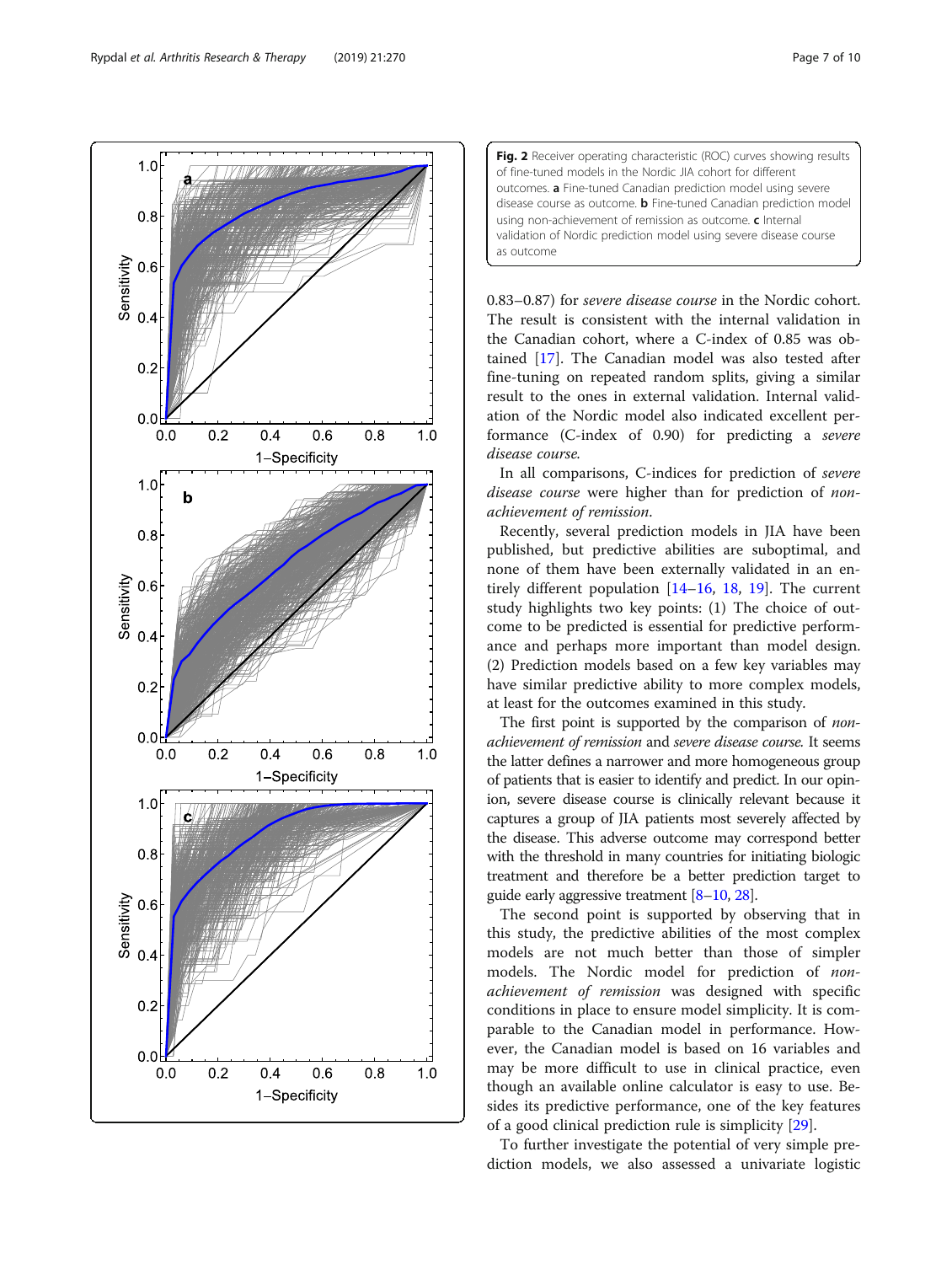<span id="page-7-0"></span>

|  |  |  |  |  |  |  |  |  | Table 4 Canadian prediction model with respective $\beta_i$ coefficients before and after fine-tuning in the Nordic JIA cohort |
|--|--|--|--|--|--|--|--|--|--------------------------------------------------------------------------------------------------------------------------------|
|--|--|--|--|--|--|--|--|--|--------------------------------------------------------------------------------------------------------------------------------|

| Predictor variables in the Canadian model | Original ReACCh-Out cohort <sup>a</sup> | Fine-tuned in the Nordic cohort <sup>b</sup> |
|-------------------------------------------|-----------------------------------------|----------------------------------------------|
| Constant                                  | $Intercept = -2.92$                     | $Intercept = 2.76$                           |
| Active joint count, $n = 440$             | 0.18                                    | 0.21                                         |
| Psoriatic arthritis, $n = 440$            | $-1.23$                                 | $-1.40$                                      |
| Oligoarthritis, $n = 440$                 | $-1.14$                                 | $-0.72$                                      |
| RF-negative polyarthritis, $n = 440$      | $-0.49$                                 | $-0.68$                                      |
| Upper limb joint involvement, $n = 440$   | 0.75                                    | $-1.11$                                      |
| Symmetric joint involvement, $n = 439$    | $-0.88$                                 | 0.68                                         |
| RF positivity, $n = 241$                  | 1.31                                    | $-1.06$                                      |
| Subtalar joint involvement, $n = 439$     | $-1.42$                                 | $-2.81$                                      |
| Finger joint involvement, $n = 439$       | $-0.31$                                 | 1.31                                         |
| Cervical spine involvement, $n = 439$     | 0.84                                    | 0.38                                         |
| Ankle joint involvement, $n = 439$        | 0.48                                    | $-0.25$                                      |
| Presence of morning stiffness, $n = 340$  | 0.56                                    | 1.64                                         |
| Hip involvement, $n = 439$                | 0.06                                    | $-0.50$                                      |
| TMJ-involvement, $n = 439$                | 1.50                                    | 0.09                                         |
| Mid foot involvement, $n = 439$           | 0.54                                    | 0.39                                         |
| Presence of enthesitis, $n = 437$         | 0.86                                    | 1.26                                         |

a<sup>n</sup>Coefficients found by logistic regression in the Canadian cohort, previously reported [[17\]](#page-9-0)<br><sup>b</sup>The changes in coefficients after fine tuning in the Nerdis 11A cohort

<sup>b</sup>The changes in coefficients after fine-tuning in the Nordic JIA cohort

regression model using cumulative active joint count during the first 6 months after disease onset as the only predictor. The model achieved high predictive performance for severe disease course, and we take this as an indication that model simplification is feasible. However, the high predictive ability of this very simple model may be explained by the dependence between cumulative active joint count at baseline and the cumulative active joint count later in the disease.

Simple prediction models may perform well for a large group of JIA patients, where the total number of joints affected explains much of the disease burden, but they may be of little use for patients with, for example, systemic JIA or enthesitis-related arthritis, where the severity of the disease may be strongly associated with other clinical features [[30](#page-9-0)]. The heterogeneity of JIA is therefore an argument against oversimplified prediction models, and multivariable models may have greater applicability across the whole spectrum of JIA. While separate models for different JIA categories may be more accurate [[15\]](#page-9-0), they may add complexity to prediction.

## Study strengths and limitations

The main strength of this work is that we validate a model constructed in the Canadian cohort in the completely separate Nordic cohort. Both studies were multicenter, prospective, longitudinal studies and collected extensive clinical information. However, both the Canadian and Nordic models were constructed starting from a large

number of clinical variables, which may have increased the risk of retaining uninformative predictors in the models and overfitting. A weakness of our study is missing data in predictor and outcome variables, which is a common problem in prediction studies  $[31]$ . We have tried to address this issue by imputing the values for the variables used in the data-driven outcome and by not omitting patients who lack information on predictor variables. Selecting only patients with complete data may lead to biased results.

In conclusion, we found excellent predictive performance of both the Canadian and Nordic prediction models for predicting a severe disease course in children with JIA. Severe disease course was identified using an implicit, data-driven clustering method. Identifying an objective definition of a severe disease course was beyond the scope of this paper, but a clinical definition of severe disease course in JIA is clearly needed. Future studies on prediction models in JIA are necessary, focusing not only on constructing simplified prediction models, but also on determining improved disease-outcome definitions in JIA. Once objective outcome definitions are in place, we can use the knowledge gained from the Nordic-Canadian collaboration to develop new models that can be tested in a third and independent cohort. The ultimate step will be testing the model in a randomized controlled trial to verify if it can significantly improve patient outcomes. The aim is to develop models that can be used in every day clinical practice. We have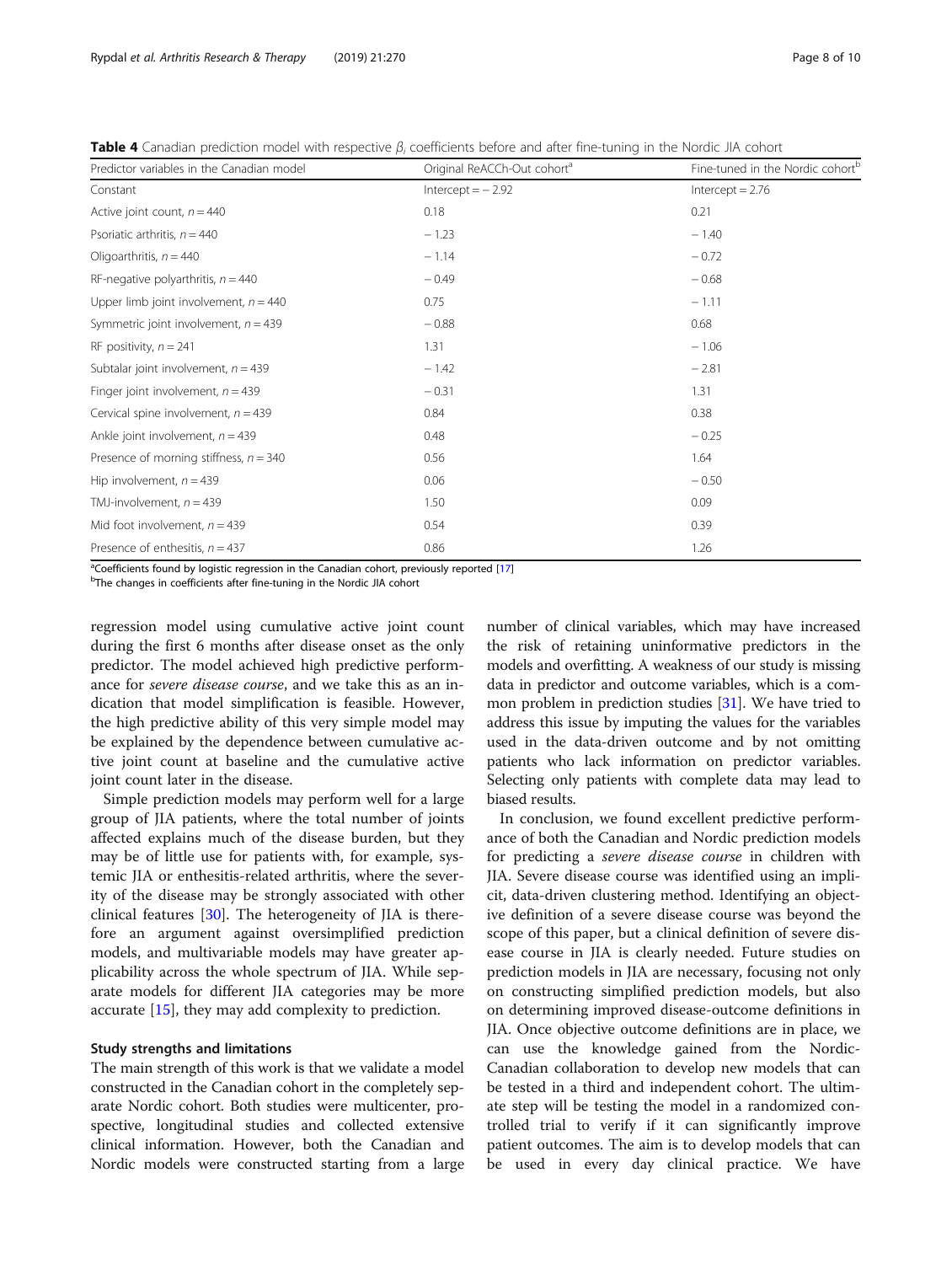<span id="page-8-0"></span>developed a smartphone application for the Nordic model, and online web-based calculators exist for both the Nordic [\(http://predictions.no\)](http://predictions.no) and the Canadian (<https://shiny.rcg.sfu.ca/jia-sdcc/>) models [[17,](#page-9-0) [19](#page-9-0)]. These tools can easily be extended to new models. As we better understand the accuracies and limitations of the models, physicians may incorporate them in their overall assessments to improve outcome in JIA.

## Supplementary information

Supplementary information accompanies this paper at [https://doi.org/10.](https://doi.org/10.1186/s13075-019-2060-2) [1186/s13075-019-2060-2.](https://doi.org/10.1186/s13075-019-2060-2)

Additional file 1: Table S1. Characteristics of the four clusters identified in the Nordic JIA cohort. Cluster 3 and 4 correspond to the severe disease course outcome defined in the ReACCh-Out cohort.

Additional file 2: Figure S1. Calibration curves for the Canadian model in the Nordic JIA cohort. Each point represents one tenth of the patient sample, arranged from lowest to highest probability of the outcome. A: For predicting severe disease course. B: For predicting non-achievement of remission.

Additional file 3: Figure S2. Receiver operating characteristic (ROC) curve showing the result of the univariate logistic regression model with cumulative active joint count as the predictor variable and severe disease course as the outcome. C-index of 0.85 (IQR 0.82–0.88).

#### Abbreviations

JIA: Juvenile idiopathic arthritis; IQR: Interquartile range, 25th, 75th centiles; ReACCh-Out: Research in Arthritis in Canadian Children Emphasizing Outcomes; TRIPOD: Transparent reporting of a multivariable prediction model for individual prognosis or diagnosis; VAS: Visual analogue scale; CHAQ: Childhood Health Assessment Questionnaire; PhS: Physical Summary Score; CHQ-PF50: Child Health Questionnaire Parent form; ANA: Antinuclear antibodies; RF: Rheumatoid factor; CRP: C-reactive protein; ESR: Erythrocyte sedimentation rate; ACR: American College of Rheumatology; HLA-B27: Human leucocyte antigen B27; ROC: Receiver operating characteristic; AUC: Area under the (ROC) curve; NSAIDs: Non-steroidal anti-inflammatory drugs; DMARDs: Disease modifying antirheumatic drugs

#### Acknowledgements

We thank all the children and parents participating in the study. We also thank the other ReACCh-Out investigators and the NoSPeR investigators: Maria Ekelund, Suvi Peltoniemi, Marek Zak, Gudmund Marhaug, Pekka Lahdenne, and Boel Anderson-Gäre. Finally, we thank Nils Thomas Songstad.

#### Authors' contributions

VR, JG, AH, TL, MRyp, and EN were involved in the conception and design of the study, and/or basic analysis and interpretation of data, drafting of the manuscript, and critical revision for important intellectual content. VR and MRyp performed the statistical analysis. All authors were involved in the acquisition of data, and/or drafting of the manuscript and critical revision for important intellectual content. All authors read and approved the final manuscript.

#### Funding

The work was supported by grants from the Helse Nord Research Funds.

#### Availability of data and materials

The datasets generated and/or analyzed during the current study are not publicly available for ethical and privacy reasons but are available from the Nordic Study group of Pediatric Rheumatology (NoSPeR) on reasonable request.

#### Ethics approval and consent to participate

Approval from medical research ethical committees and data protection authorities was granted according to the regulations of each participating country; in Norway, this was from the Regional Committee for Medical and Health Research Ethics NORD, number 53/96. Oral informed assent was

obtained from all children. Written informed consent was obtained from parents of children aged < 16 years and from the children if aged  $\geq$  16 years of age.

#### Consent for publication

Not applicable.

#### Competing interests

The authors declare that they have no competing interests.

#### Author details

<sup>1</sup> Department of Pediatrics, University Hospital of North Norway, Tromsø Norway. <sup>2</sup>Department of Clinical Medicine, UiT - The Arctic University of Norway, Tromsø, Norway. <sup>3</sup>Department of Pediatrics, BC Children's Hospital and University of British Columbia, Vancouver, British Columbia, Canada. 4 Department of Statistics and Actuarial Sciences, Simon Fraser University, Burnaby, British Columbia, Canada. <sup>5</sup>Department of Pediatrics, Aarhus University Hospital, Aarhus, Denmark. <sup>6</sup> Department of Clinical and Molecular Medicine, NTNU - Norwegian University of Science and Technology, Trondheim, Norway. <sup>7</sup>Department of Pediatrics, Levanger Hospital, Nord-Trøndelag Hospital Trust, Levanger, Norway. <sup>8</sup>Department of Pediatrics Helsinki University Hospital, University of Helsinki, Helsinki, Finland. 9 Department of Pediatrics, St. Olavs Hospital, Trondheim, Norway. <sup>10</sup>Department of Pediatrics, Rigshospitalet Copenhagen University Hospital, Copenhagen, Denmark. 11Department of Pediatrics, Institute of Clinical Sciences, Sahlgrenska Academy, University of Gothenburg, Gothenburg, Sweden. <sup>12</sup>Department of Women's and Children's Health, Uppsala University, Uppsala, Sweden. 13Department of Mathematics and Statistics, UIT – The Arctic University of Norway, Tromsø, Norway.

### Received: 25 July 2019 Accepted: 8 November 2019 Published online: 05 December 2019

#### References

- 1. Gare BA. Epidemiology. Baillieres ClinRheumatol. 1998;12(2):191–208.
- 2. Nordal E, Zak M, Aalto K, Berntson L, Fasth A, Herlin T, Lahdenne P, Nielsen S, Straume B, Rygg M. Ongoing disease activity and changing categories in a long-term Nordic cohort study of juvenile idiopathic arthritis. Arthritis Rheum. 2011;63(9):2809–18.
- 3. Petty RE, Southwood TR, Manners P, Baum J, Glass DN, Goldenberg J, He X, Maldonado-Cocco J, Orozco-Alcala J, Prieur AM, et al. International League of Associations for Rheumatology classification of juvenile idiopathic arthritis: second revision, Edmonton, 2001. JRheumatol. 2004;31(2):390–2.
- 4. Moons KG, Altman DG, Reitsma JB, Ioannidis JP, Macaskill P, Steyerberg EW, Vickers AJ, Ransohoff DF, Collins GS. Transparent Reporting of a multivariable prediction model for Individual Prognosis or Diagnosis (TRIPOD): explanation and elaboration. Ann Intern Med. 2015;162(1):W1–73.
- 5. Mahmood SS, Levy D, Vasan RS, Wang TJ. The Framingham Heart Study and the epidemiology of cardiovascular disease: a historical perspective. Lancet. 2014;383(9921):999–1008.
- 6. Wilson PW, Castelli WP, Kannel WB. Coronary risk prediction in adults (the Framingham Heart Study). Am J Cardiol. 1987;59(14):91G–4G.
- 7. Hinze C, Gohar F, Foell D. Management of juvenile idiopathic arthritis: hitting the target. Nat Rev Rheumatol. 2015;11(5):290–300.
- 8. Beukelman T, Patkar NM, Saag KG, Tolleson-Rinehart S, Cron RQ, Dewitt EM, Ilowite NT, Kimura Y, Laxer RM, Lovell DJ, et al. American College of Rheumatology recommendations for the treatment of juvenile idiopathic arthritis: initiation and safety monitoring of therapeutic agents for the treatment of arthritis and systemic features. Arthritis Care Res(Hoboken) 2011. 2011;63(4):465–82.
- Calasan MB, Wulffraat NM. Methotrexate in juvenile idiopathic arthritis: towards tailor-made treatment. Expert Rev Clin Immunol. 2014;10(7):843–54.
- 10. Ringold S, Weiss PF, Colbert RA, DeWitt EM, Lee T, Onel K, Prahalad S, Schneider R, Shenoi S, Vehe RK, et al. Childhood Arthritis and Rheumatology Research Alliance consensus treatment plans for new-onset polyarticular juvenile idiopathic arthritis. Arthritis Care Res (Hoboken). 2014;66(7):1063–72.
- 11. Maguire JL, Kulik DM, Laupacis A, Kuppermann N, Uleryk EM, Parkin PC. Clinical prediction rules for children: a systematic review. Pediatrics. 2011;128(3):e666–77.
- 12. Haasnoot AJW, Kuiper JJW, de Boer JH. Predicting uveitis in juvenile idiopathic arthritis: from biomarkers to clinical practice. Expert Rev Clin